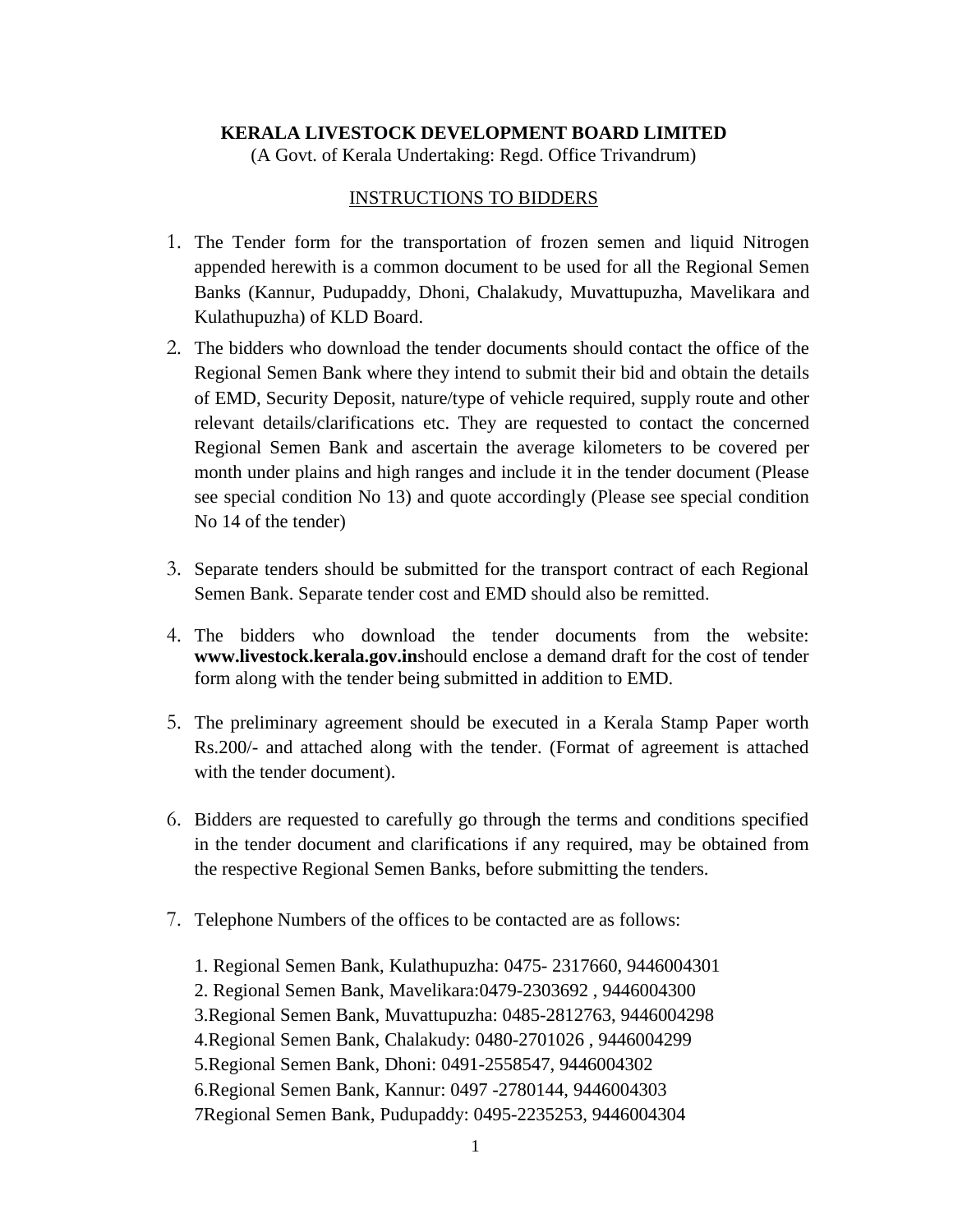#### **KERALA LIVESTOCK DEVELOPMENT BOARD LIMITED**

(A Govt. of Kerala Undertaking: Regd. Office Trivandrum)

Regional Semen Bank: ………………………

#### **SUPERSCRIPTION**

- 1. Date of sale of tender forms: 01.07.2022 to 07.07.2022, 1PM
- 2. Last date and time of receipt of tenders: 08.07.2022, 3PM
- 3. Date and time of opening of tenders: 08.07.2022, 4PM
- 4. Price of tender form: Rs.1680/- (including 12% GST)  $[Rs.1500 + Rs.180]$
- 5. Earnest Money Deposit: ………………..
- 6. Address of the officer from whom tender forms are to be obtained :
- 7. Address of the officer to whom tender is to be submitted: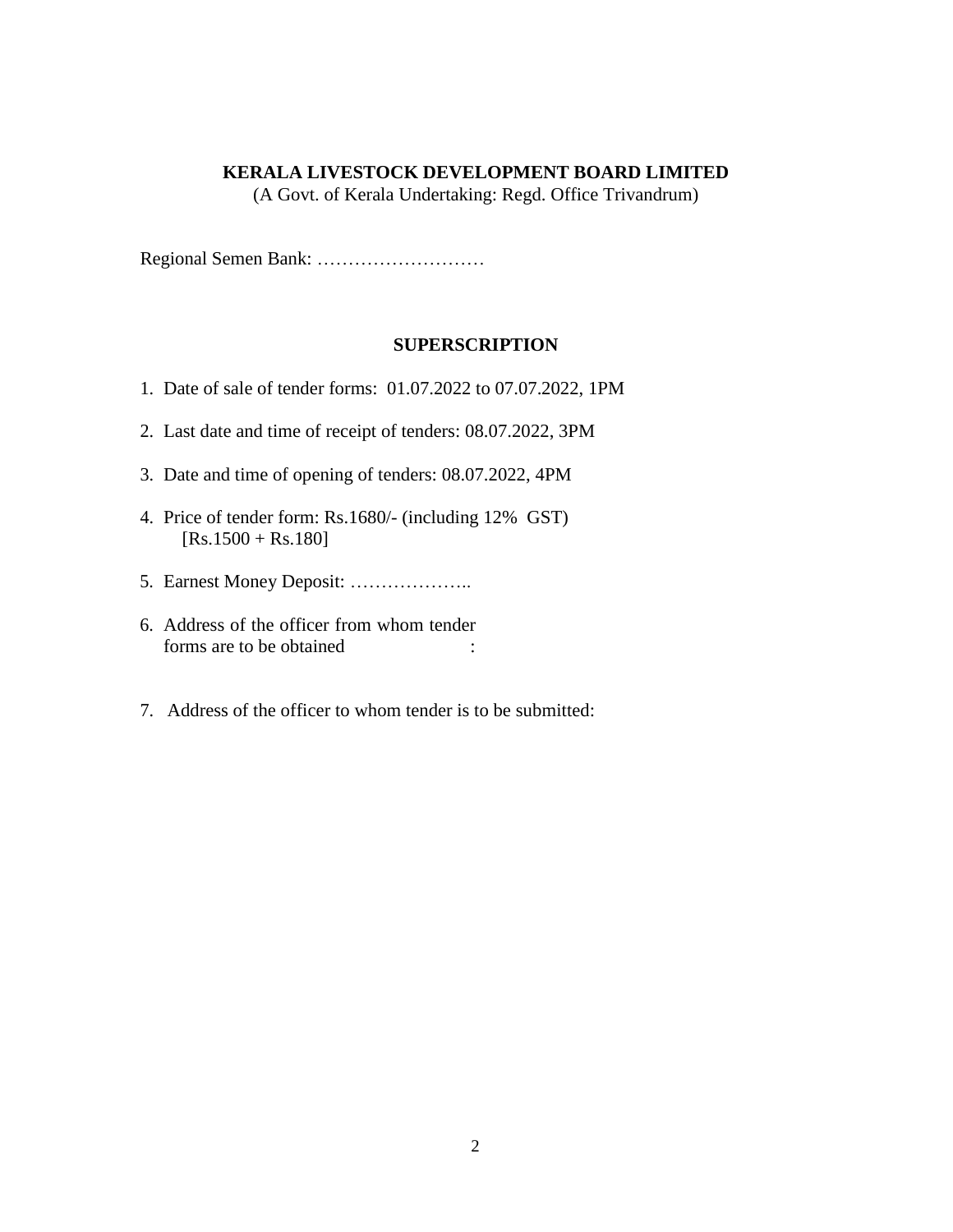#### **KERALA LIVESTOCK DEVELOPMENT BOARD LIMITED**

(A Govt. of Kerala Undertaking: Regd. Office Trivandrum)

Regional Semen Bank:……………….

Tender No. AH/2626/2003/Vol. VII

Containing General and Special conditions of contract and schedule for the transportation of frozen Semen, Liquid Nitrogen etc., from to AI centers in ……………………

Name of Tenderer:

Address:

Signature:

# **Last date and time for the receipt of tender: 08.7.2022, 3.00 PM**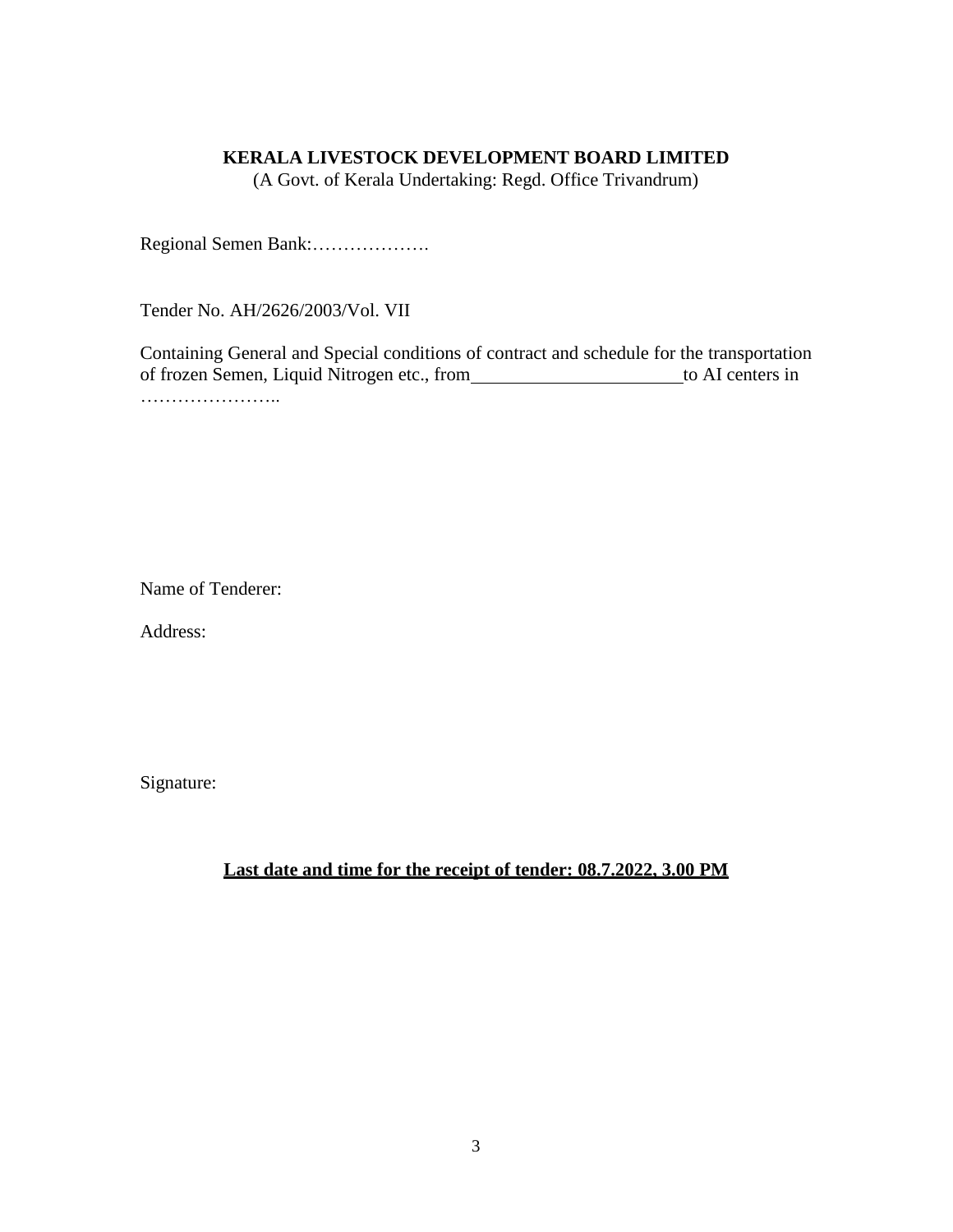### Form of Tender

To

Sir,

I/ We hereby tender to execute the transportation work referred to and described in the attached schedule in accordance with the annexure general and specials conditions of contract, listed in the attached schedule at the rate quoted in the schedule I/we am /are remitting/ have remitted as separately the required amount of Rs………………(Rupees ……………………………………………………………..) as earnest money.

Yours Faithfully

Signature with Date: Name: Address:

(To be scored off in case where no earnest money deposit is furnished)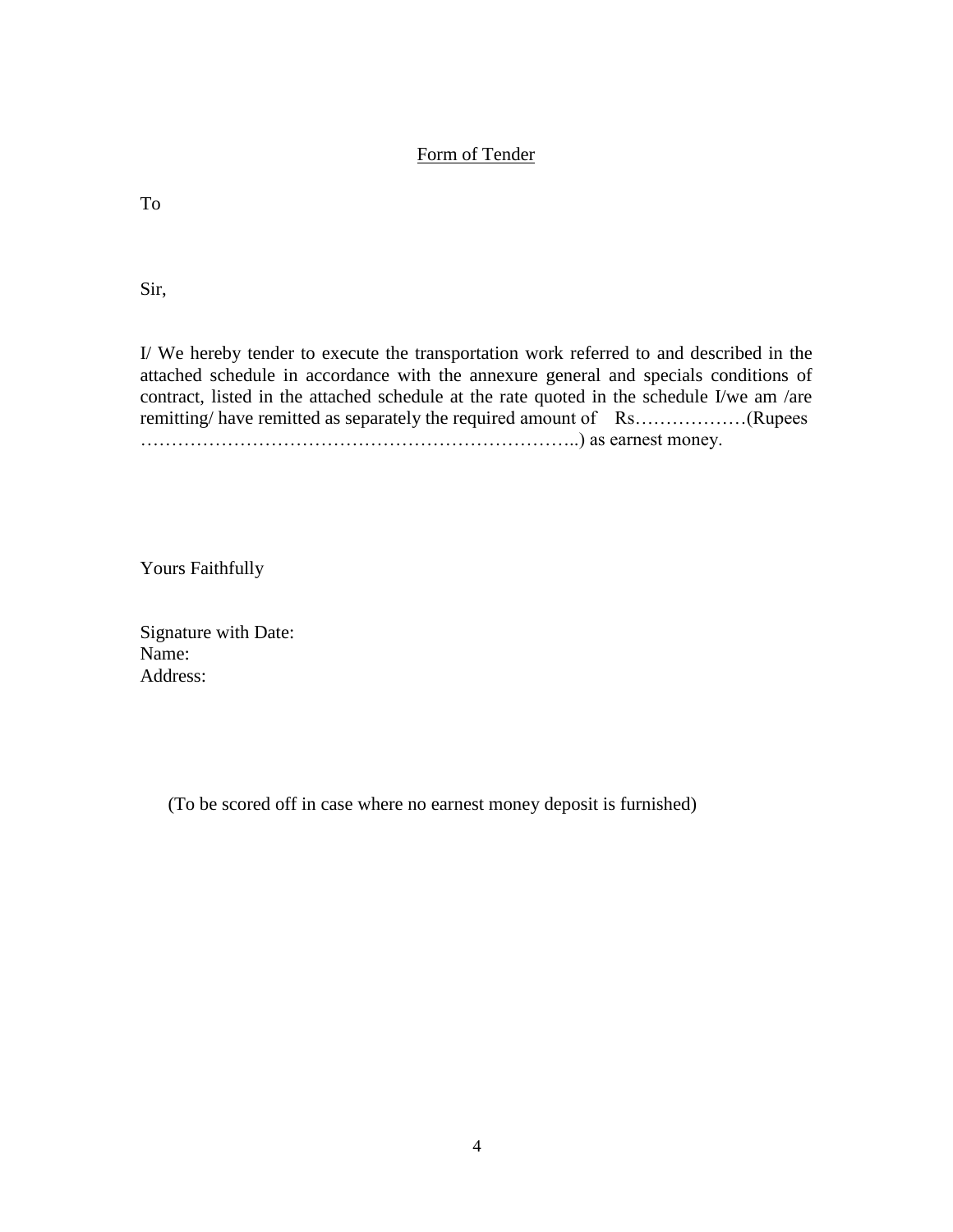# **KERALA LIVESTOCK DEVELOPMENT BOARD LIMITED (A Govt. of Kerala Undertaking: Regd. Office Trivandrum)**

## **TENDER FORM - TRANSPORT CONTRACT**

General Conditions:

|  |  | Sealed tenders are invited for the transportation of Frozen Semen and Liquid Nitrogen     |  |  |  |
|--|--|-------------------------------------------------------------------------------------------|--|--|--|
|  |  |                                                                                           |  |  |  |
|  |  |                                                                                           |  |  |  |
|  |  |                                                                                           |  |  |  |
|  |  | detailed in the schedule attached for a period of one year from 01/08/2022 to 31/07/2023. |  |  |  |

1. The Tenders shall be addressed to the undersigned in a sealed envelope super scribed with the tender number and name as specified in the schedule.

2. The Tenders shall be in the prescribed form which can be obtained from the office of the on payment of the one payment of the state on payment of the state on payment of the state on payment of the state on  $\mathbb{R}^n$ . price given in the schedule. The cost of tender form is non-refundable. Tenders which are not in the prescribed form will not be accepted. The rates quoted should be in Indian Currency.

3. The Tender should reach the concerned officer mentioned in the schedule, not later than the due date and time notified. Tenders received late will not be accepted on any account. The rates will be considered firm for acceptance for the period of time mentioned in the schedule.

4. Each tender shall be accompanied by the earnest money deposit as given in the schedule in the form of Demand Draft (crossed) of a nationalized bank drawn in favor of…………………………………………………………….. Cheques will not be accepted. The earnest money of the unsuccessful tender will be returned after the tenders are settled; and that of the successful tenders will be adjusted towards the security to be deposited for the satisfactory fulfillment of the contract. No interest will be paid for the earnest money deposited.

5. The tenders will be opened on the appointed day and time in the office of the undersigned, in the presence of such of those tenderers or their nominees who may be present at that time.

6. If any tenderer withdraws from this tender before the expiry of the period, the earnest money deposited by him would be forfeited to the Board or such action taken against him as the Board may deem fit.

7. The authority for final acceptance of the tenders rests entirely with the Kerala Livestock Development Board Ltd, who does not bind themselves to accept the lowest or any tender. The tenderers on their part are bound to carry out such portion of the work included in their tenders as may be allotted to them.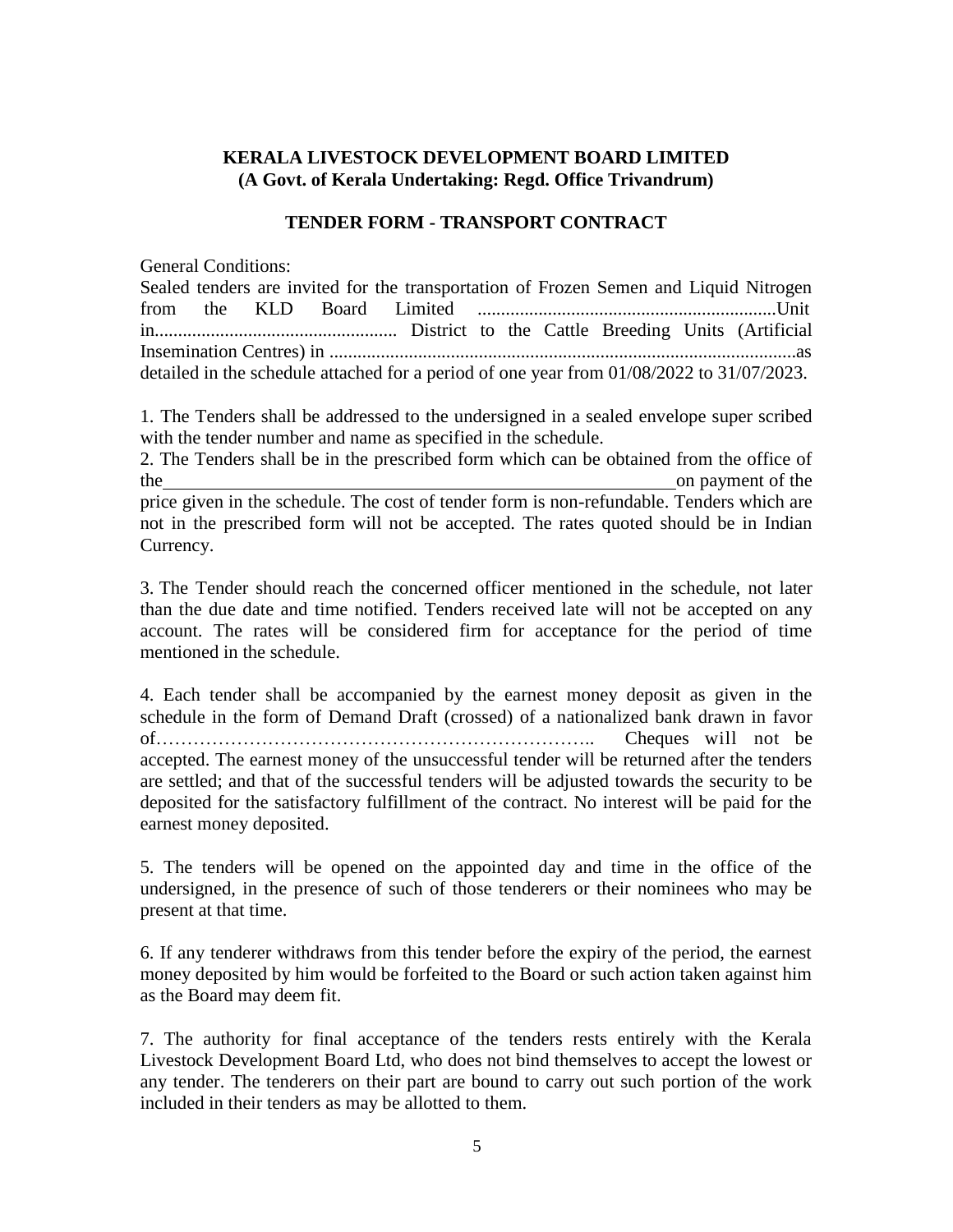8. Communication of acceptance of the tender normally constitutes a concluded contract. The successful tenderer shall also execute an agreement in due fulfillment of the contract with in the period to be specified in the letter of acceptance. The contractor shall bear the stamp duty, lawyer's charges and other expenses incidental to the execution of the agreement. Failure to execute the agreement with in the period specified will entail the penalties set out in part 9 below.

9. a) The successful tenderer shall before signing agreement and within the periods specified in the letter of acceptance of the tender, deposit a sum of Rs Rupees and  $\overline{\phantom{a}}$  only) as security for the satisfactory fulfillment of the contract, less the amount remitted as earnest money deposit in government treasury savings bank and the pass book pledged the officer mentioned in clause 4 or fixed deposit receipt of any nationalized banks in favour of the above officer with solvency certificate. Letters of guarantee in the prescribed form for the amount of security from an approved bank will also be considered as the security at the discretion of the Kerala Livestock Development Board Ltd. If the successful tenderer fails to deposit the security and to execute the agreement as stated above, the earnest money deposited by him will be forfeited to the Board who at the defaulter's risk may enter into another contract and any loss incurred by the Board on this account will be recovered from the defaulter who will however not be entitled to any gain accruing thereby. If the defaulting firm is a registered firm, their registration is liable to be cancelled

b) In case where successful tenderer having taken up the contract fails to fulfill the contract in full or for the full duration of the contract, causes in any manner any loss or damage to any property/properties belonging to the KLD Board Ltd or/his acts or commission or omission hinder in any way the smooth and orderly functioning of the Board or brings in any way disrepute to the Board, the undersigned may at his discretion settle a new contract for the work by means of another tender/ quotation or by negotiation with the next higher tenderer who had offered to take up the contract and the loss if any, caused to Board thereby shall together with such sums as may be fixed by the undersigned towards damages shall be recovered from the defaulting tenderer /contractor.

10. The Security Deposit shall subject to the conditions specified herein, be returned to the contractor in three months after expiration of the contract, but in the event of any dispute arising between the Board and the contractor, the Board shall be entitled to withhold the deposit until such dispute is determined, and any amount such as damages, costs, charges and expenses due from him may be claimed. The same may also be deducted from any other sum, which may be due at any time from the Board to the contractor.

11. (i) All payments to the contractors will be made by the Kerala Livestock Development Board Ltd. in due course by on-line transfer.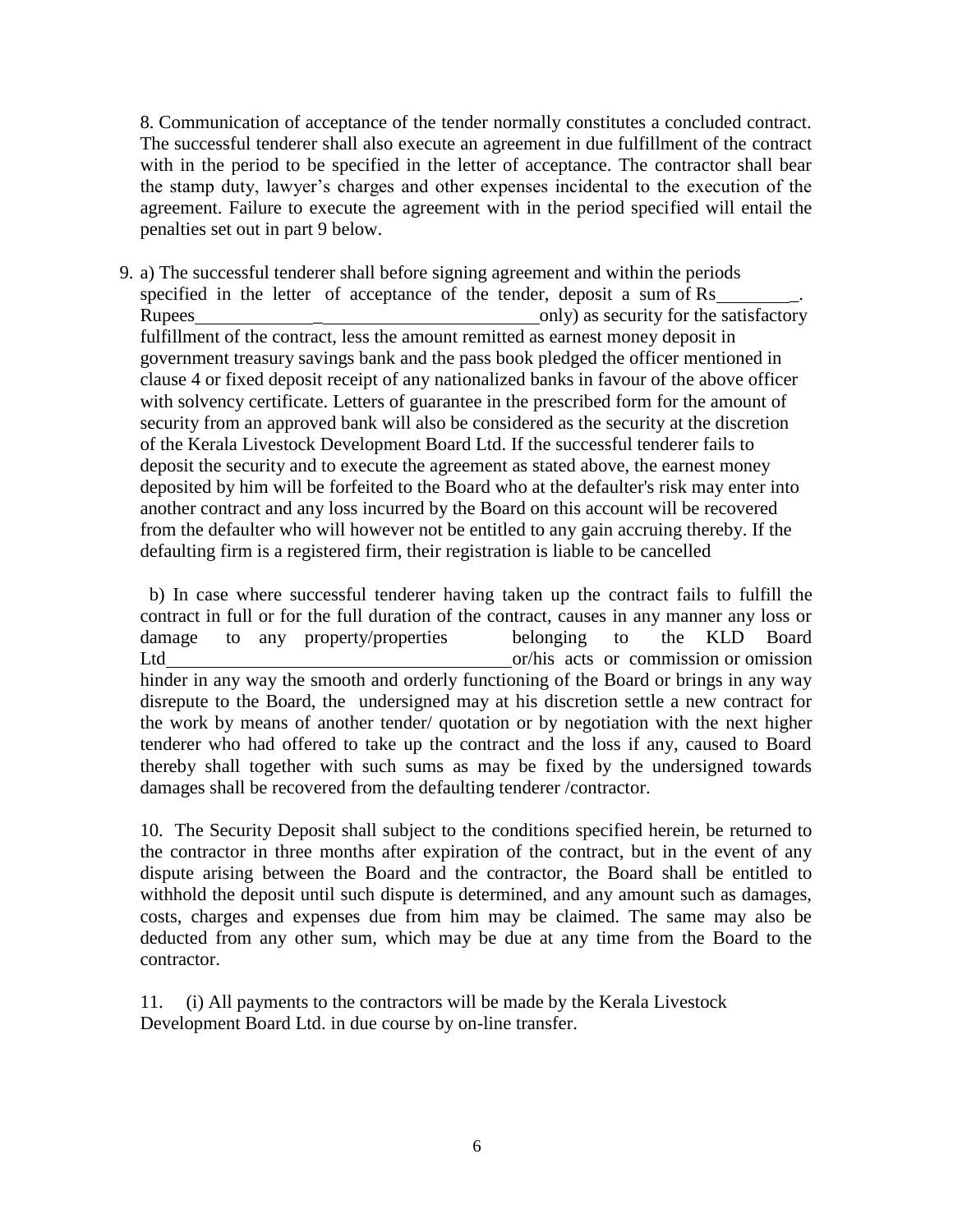(ii) All incidental expenses incurred by the Kerala Livestock Development Board Ltd. for making payments outside the District in which the claim arises shall be borne by the contractor

12. The contractor shall not assign or make over the contract or the benefits or burdens thereof to any other person or body corporate. The contractor shall not underlet or sublet on any persons or body corporate the execution of the contract or any part thereof, without the consent in writing of the undersigned who shall have absolute power to refuse such consent or rescind such consent (if given) at any time if he is not satisfied with the manner in which the contract allowance or compensation shall be made to the contractor of the sub-contractor upon such rescission. Provided always that if such consents be given at any time, the contractor shall not be relieved from obligation, duty or responsibility under this contract.

13. In case the contractor becomes insolvent or goes into liquidation, or makes or proposes to make any assignment for the benefit of this creditors or proposes to any composition with his creditors for the settlement of his debits, or carries on his business or the contract under inspection on behalf of his creditors, or in case any receiving order or orders for the administration of this estate are made against him or in case the contractor shall commit any set of insolvency or in case in which under any clause, clauses of this contract , the contractor shall tender himself liable to damages amounting to the whole of his security deposits, the contract shall thereupon, after notice given by the undersigned to the contractor, be determined and the KLD Board Ltd. may complete the contract in such time and manner and by such persons as KLD Board shall think fit. But such determination of the contract shall be without any prejudice to any right or remedy of the Board against the contractor or his sureties in respect of any breach of contract thereto committed by the contractor. All expenses and damages caused to the Board by any breach of contract by the contractor shall be paid by the contractor to Board failing which they may be recovered from him by taking legal action.

14 (a) In case the contractor commits any breach of any of the covenants, stipulations and agreements herein contained, and on his part to the observed, then and in any such case, it shall be lawful for the Board (if they shall think fit to do so) to arrange for the transport of frozen semen and liquid Nitrogen by other means or on behalf of the Board by an order in writing under the hand of the undersigned put an end to this contract and in case the Board shall have incurred, sustained or been put to any costs, damages or expenses by reason of such arrangement or by reason or this contract having been so put an end to or in any case only compensation loss, costs , damages, expenses or other moneys shall then or any time during the continuance of this contract, it shall be lawful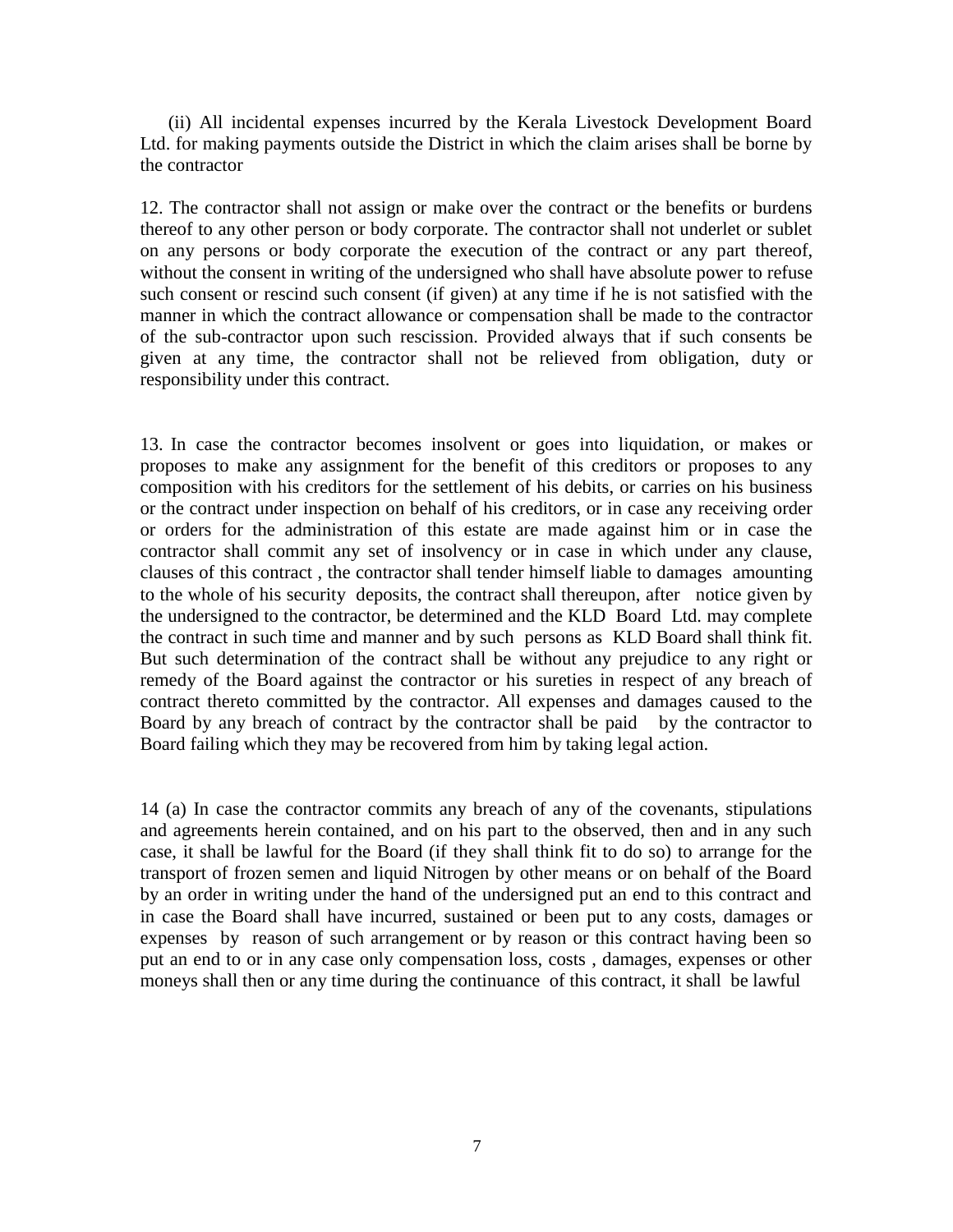for the Board from and out of any money for the time being payable by the contractor to the Board under virtue of his contract or otherwise to pay and reimburse to the Board all such cost, damages and expenses they may have sustained, incurred or been by reason of the arrangements made or by reason of this contract having been so put an end to as aforesaid and also all such compensation loss, costs, damages, expenses and other moneys as shall for the time being be payable by the contractor aforesaid.

(b) In case any difference or dispute arising in connection with the contract, all legal proceedings relating to the matter shall be instituted in the court within whose jurisdiction the undersigned voluntarily resides.

15. Any sum of money due and payable to the contractor (including security deposit returnable to him) under this contract may be appropriated by the Board and set off against any claims of the Board for the payment of a sum of money arising out of or under any other contract made by the contractor with the undersigned or Board or any other persons authorized by the Board.

16. Every notice hereby required or authorized to be given may be either given to the contractor personally or left at his residence or last known place of abode or business or may be handed over to his agent personally or may be addressed to the contractor by post at his usual or at last known place of abode or business and if addressed and mail be deemed to have been served on the contractor on the date on which, in the ordinary course of post, a letter so addressed and posted would reach his place of abode or business.

17. Rate once accepted will not be revised within the period of contract.

18. Any attempt on the part of the tenders or their agents to influence the Board in their favor by personal canvassing with the officers concerned will disqualify the tenderers.

19. Tenderers should be prepared to accept orders subject to the penalty clause for the forfeiture of security in the event of failure to fulfill the contract as per the terms and conditions.

20. The rates quoted should be inclusive of all taxes, duties, cess etc. which are or may become payable by the contractor under rules in force from time to time or rules in force during the course of execution of the contract.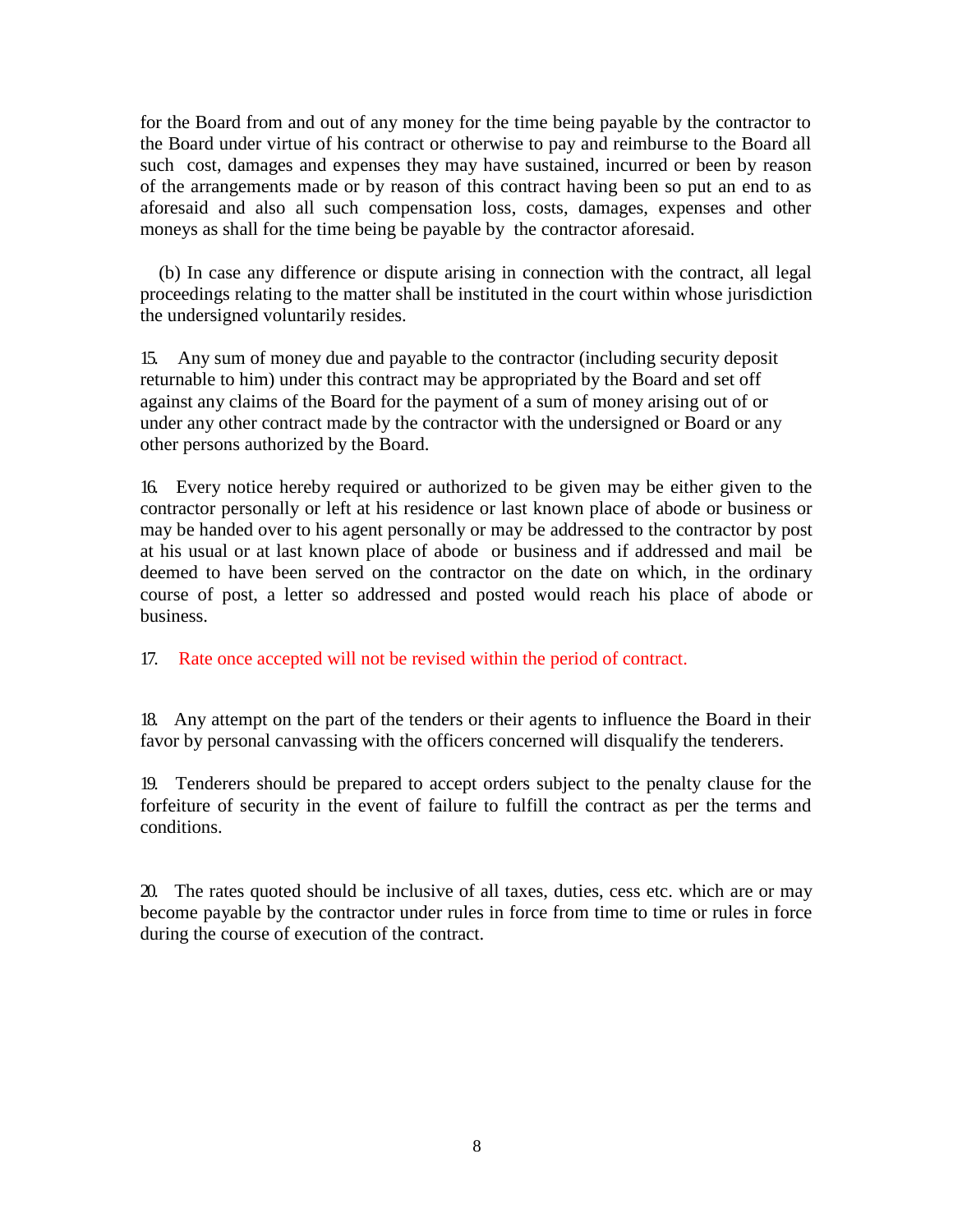21. Final payments will be made only on production of non-liability certificate from the concerned section/department/unit.

22. Special conditions if any of the tenderers attached with the tender will not be applicable to the contract unless they are expressly accepted in writing by the undersigned.

23. The tenderer should send along with his tender an agreement executed and signed in Kerala Stamp Paper worth Rupees 200/-. A specimen for agreement is given as annexure to this tender. Tenders without the agreement in Stamped Paper will be rejected outright.

## **SPECIAL CONDITIONS**

1. Only top conditioned motor vehicles with closed type body owned by the tenderers should be used for the transportation of Frozen Semen and Liquid Nitrogen. At times when more than one route is operated simultaneously, respective numbers of vehicles according to number of routes are to be made available by the contractor. **Vehicles older than four years shall not be engaged** and it shall be fitted with mist lamp. Tenderer should show the registration number of the vehicles supported with photo copy of the registration certificate, tax remittance and insurance coverage. The make and model may also be shown. If the vehicle offered is a brand new one and has not completed the permanent registration, the bidder should submit copies of the purchase bill of the vehicle, raised in his/ her name along with the temporary registration certificate, insurance cover note etc. If the bidder is not having a vehicle as per the above conditions at the time of submission of the tender, his / her tender will be summarily rejected.

Frozen Semen and Liquid Nitrogen are to be transported in cryogenic equipments including tankers which will be made available by the Board. The contractor will have to transport up to 650 liters of liquid nitrogen in liquid Nitrogen containers (type TA 55, J12, HLP 500 and Frozen Semen stored in LR 10, BA 7, CB8, BA11 refrigerators (up to 15 numbers). The total weight to be transported at a time will be about 1.5 MT. The truck should have sufficient floor space for the above items to be loaded in single deck (Minimum 4.70 sq. mtr.). Intending tenderers may examine the type and size of the Containers at KLD Board before quoting.

Vehicle fitted with good quality shock absorbers alone will be allowed for transportation. If required, the contractor should provide additional platform for carrying extra containers. The contractor is bound to transport materials other than those mentioned, as and when directed by KLD Board. The platform of the vehicles should be fitted with nut and bolt so as to fix the tanker to the platform safely, as directed by the Board. A hole of about 2" to be provided at the back door of the carrier for letting the copper hose connected to the tanker to protrude out.

2. Each supply trip should start from the KLD Board office.

3. One Attender required for loading and unloading of containers in each vehicle and for collecting and distributing frozen semen and liquid Nitrogen to the field units as per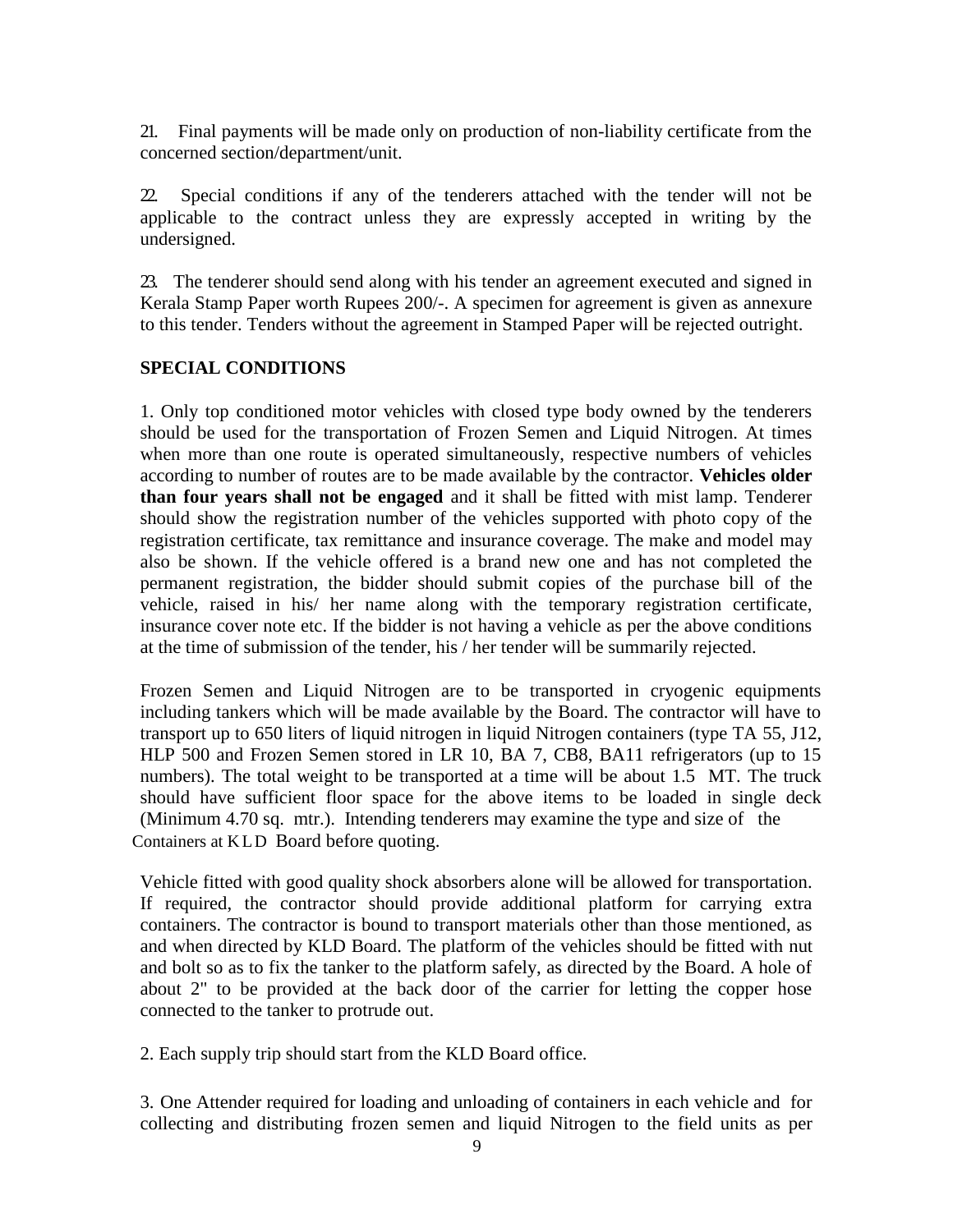instruction of the officer accompanying, should be provided by the contractor. If at any time the behavior of either the driver or the attender is found unsatisfactory, the Board would have the right to request the contractor for replacing them and the contractor is bound to accept it.

a) The Contractor shall provide power connection from the battery of the vehicle to operate LN2 dispenser.

4. The contractor shall station the vehicle at the KLD Board unit and the vehicle made available with driver a n d attendant at any time as per the instruction of the officer concerned. The vehicle can be used only as per the instruction of the officer accompanying the vehicle. In case of breakdown of vehicle during the supply, the contractor will have to arrange an alternate vehicle within 3 hours failing which the Board will make their own arrangements for continuing the supply. All expenses on this will be recovered from the contractor's bill. In case the contractor fails to present the vehicle as per direction, a penalty of Rs.100/ per day will be levied per vehicle in addition to the actual charges incurred by the Board for arranging the supply by other means.

5. The contractor shall carry one officer of the KLD Board in the vehicle. In addition to the representatives of the Board, only the driver and the attender of the vehicle will be allowed to travel in each vehicle.

6. If the contractor does not adhere to the time schedule prescribed by the competent authority for supply of Frozen Semen and Liquid Nitrogen to the cattle breeding units within one hour of time prescribed, a fine of Rs.10/- for every one hour or part thereof at each center will be levied.

7. The contractor is also responsible for the safety of the cryogenic equipments, Frozen Semen and LN2 while it is being handled for refilling of LN2/ semen. The contractor will be held responsible for the loss on account of the damage of these items either during transport or during handling and the loss so sustained will be recovered from the contractor in any manner the Board may deem fit.

8. The contractor shall accept any alteration, extension or curtailment of the Frozen Semen and liquid nitrogen distribution route as decided by the

\_

10. In the event of the contractor failing to supply Frozen Semen and liquid nitrogen to any Centre in the supply route at any trip, the cost of items damaged due to this as decided by the undersigned will be recovered from the contractor as damages.

11. Intending tenderers shall note that sticking to time schedule is the essence of this

<sup>9.</sup> The contractor shall agree to supply Frozen Semen and liquid nitrogen to any cattle breeding units in the supply routes as may be decided by the \_ from time to time.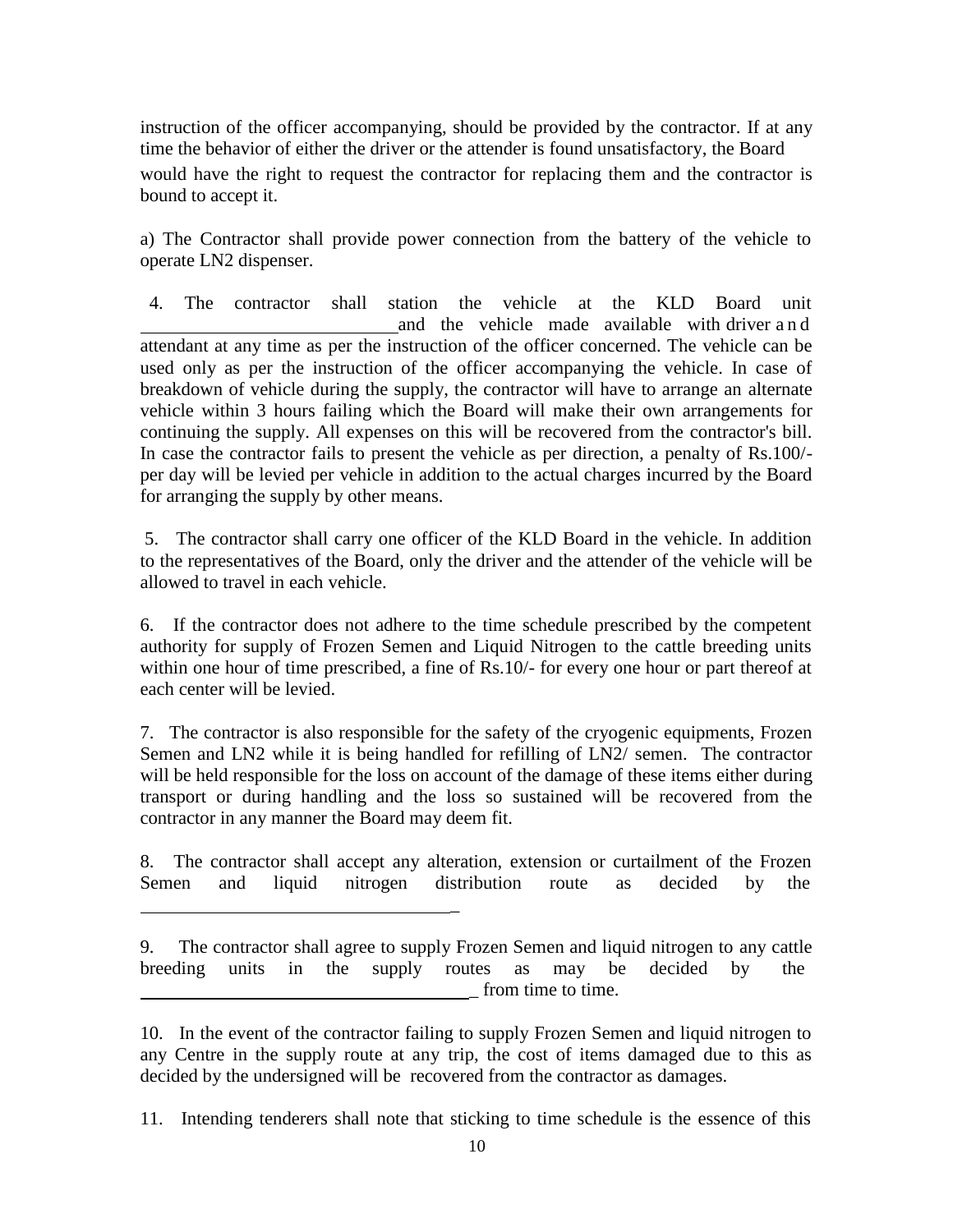contract.

- 12. Intending tenderers shall quote the rates as per running kilometers separately for plains and high ranges. (The average kilometers to be covered per month under plains and high ranges may be ascertained by the bidders from the concerned Regional Semen Bank)
- 13. The average distance expected to be covered by the vehicle during a month will be -- --------kilometers in the plains and ----------kilometers in the high ranges.
- 14. Under an eventuality wherein the L1 rates for both the plains and the high ranges are not quoted by the same bidder, the L1 will be arrived at by adding up the total amounts involved under each category (plains/ high ranges) which will be worked out based on the rates quoted by individual bidders under each category, by reckoning the average kilometers under the corresponding category as per clause 13 above (distance x rate quoted). [ (distance under plains x rate quoted) + (distance under high ranges x rate quoted)]. The rates quoted by all the eligible bidders will be considered in such cases to arrive at the L1 bid.

15. The rates quoted shall remain firm for acceptance for a period of one year from the date of opening of the tender.

16. It will be open to the undersigned to terminate the Frozen Semen and liquid Nitrogen distribution contract at any time without assigning reasons giving 30 days' notice to the contractor.

17. The contractor shall receive all the equipments and materials to be transported in the vehicle after giving proper receipt before starting each trip and return them safely after each trip.

18. The vehicles should display prominently on its body a sign board with "ON CONTRACT WITH KLD BOARD" written on it. The contractor should provide a mobile phone with incoming facility in the vehicle.

19. Speed of the transport vehicle should not exceed 40 km per hour. In case if accident happens to the vehicle, the cost of item so damaged / lost will be realized from the contractor.

20. For carrying articles connected with Animal Husbandry Development along with the liquid nitrogen supply work, no additional payment will be made to contractor.

21. Any loss sustained due to non-adherence of instruction issued by the undersigned on behalf of the KLD Board will be recovered from the contractor.

22. When the contractor wishes to transfer his contract to another person or body corporate as contained in provisions under clause 12 of general conditions, he should apply for the same well in advance along with a fee for Rs.500/-.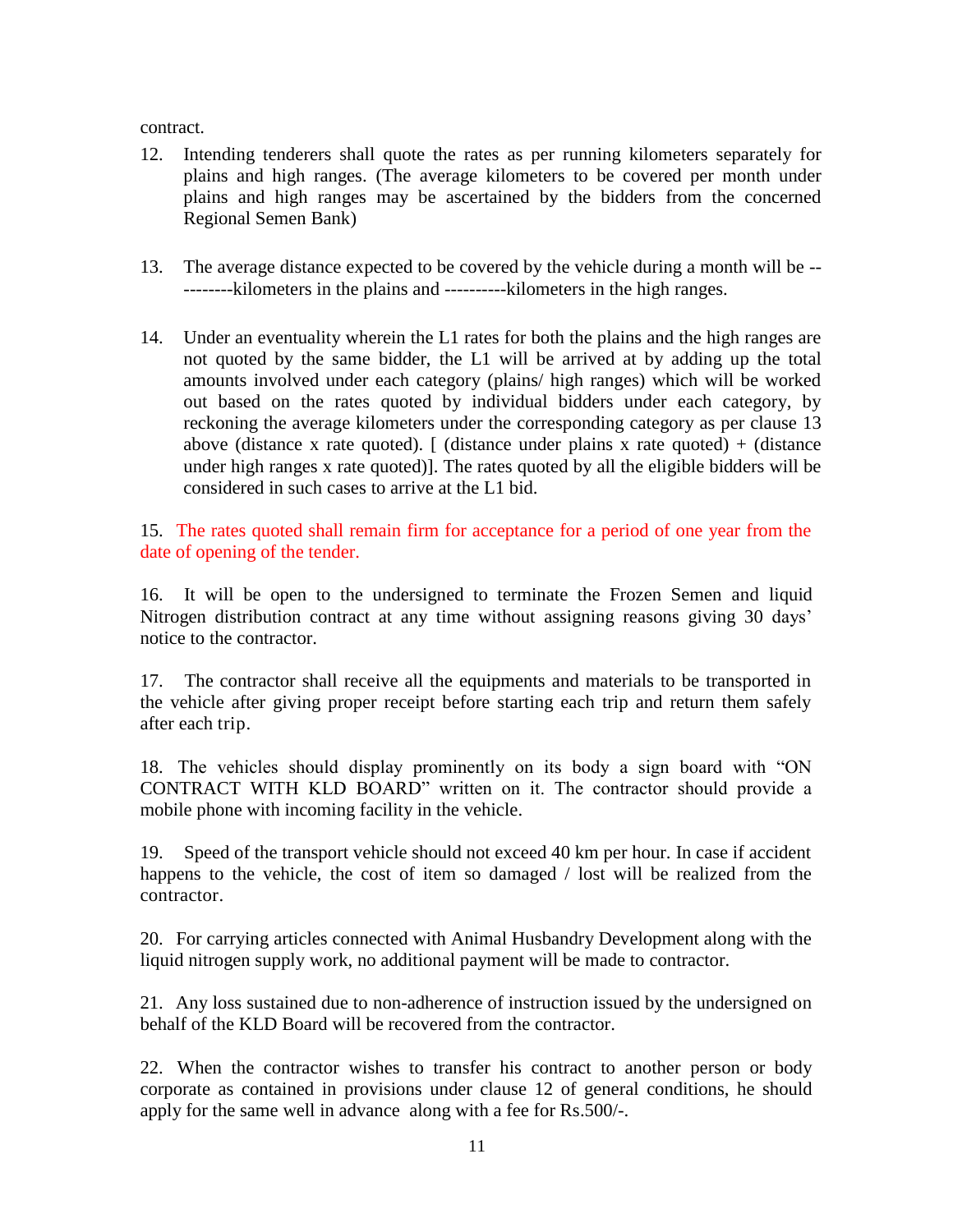23. If and when the contract vehicle exceeds the speed limit specified, the contractor will be penalized by levying the penalty of Rs.5/- each time.

24. The contractor can be exempted from the provisions under clause 6 of the special conditions at the discretion of the undersigned, when the undersigned is convinced that the delay has been caused not due to lapses on the part of the contractor, like the vehicle being held up due to road block, strike etc.

25. The contract vehicle must compulsorily be provided with rubber mat (s) of ¾ to 1 inch thickness, so as to cover its entire platform area.

> Signature DESIGNATION

## SIGNATURE OF CONTRACTOR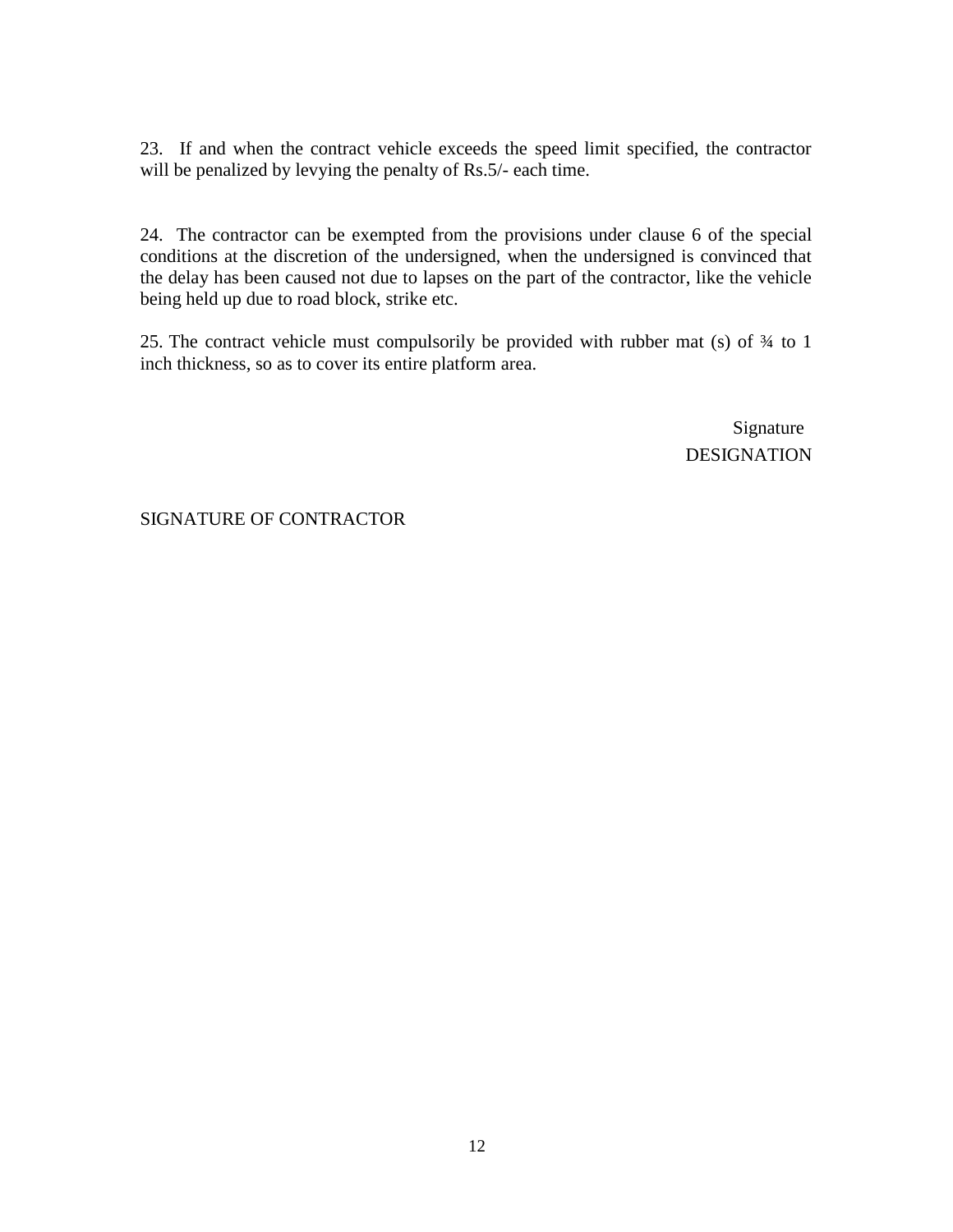#### **SCHEDULE**

#### **DETAILS OF WORK AND RATE PER RUNNING KILOMETER:**

Transportation of Frozen Semen and Liquid Nitrogen from KLD Board ... ........................................................to the Cattle Breeding Units and other Animal Husbandry institutions located in the districts of............................................................................................................................ ...................................., and distribution of the above items to the units as directed by the officer accompanying it. Frozen Semen and Liquid Nitrogen are to be supplied to about.......................Cattle Breeding units every....................... days as per fixed schedule and in the fixed supply routes. One trip has to supply to about....................Cattle Breeding units in a day. The total distance to be covered in a day is approximately...................km. The contract will be for a period from ........................to............................. It will however be open for the Board to award the contract with effect from a subsequent date and for an altered period. The approximate distance to be covered in one supply would be..................................km, of which about...................km. would be in High ranges.

#### **Rates to be quoted below per running km. (In words and figures)**

1. High ranges: Rs............................../running km(Rupees \_ \_ per running km.)

2. Plains: Rs.............................. / running km(Rupees\_ \_ \_ per running km).

SIGNATURE OF THE CONTRACTOR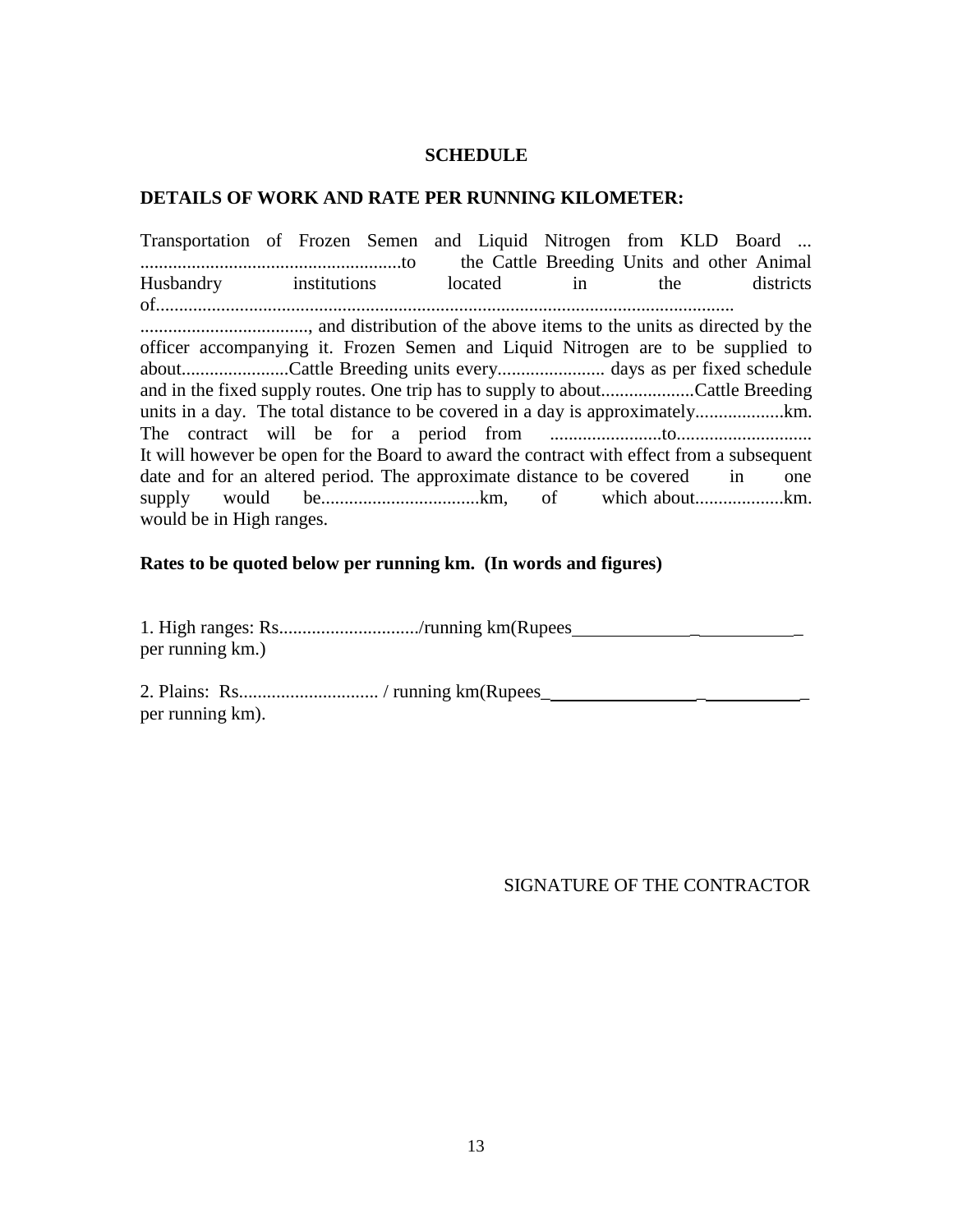# **Supply Schedule for Semen and Liquid Nitrogen**

| Sl.<br>No. | Route | Main visiting places |
|------------|-------|----------------------|
|            |       |                      |
|            |       |                      |
|            |       |                      |
|            |       |                      |
|            |       |                      |
|            |       |                      |
|            |       |                      |
|            |       |                      |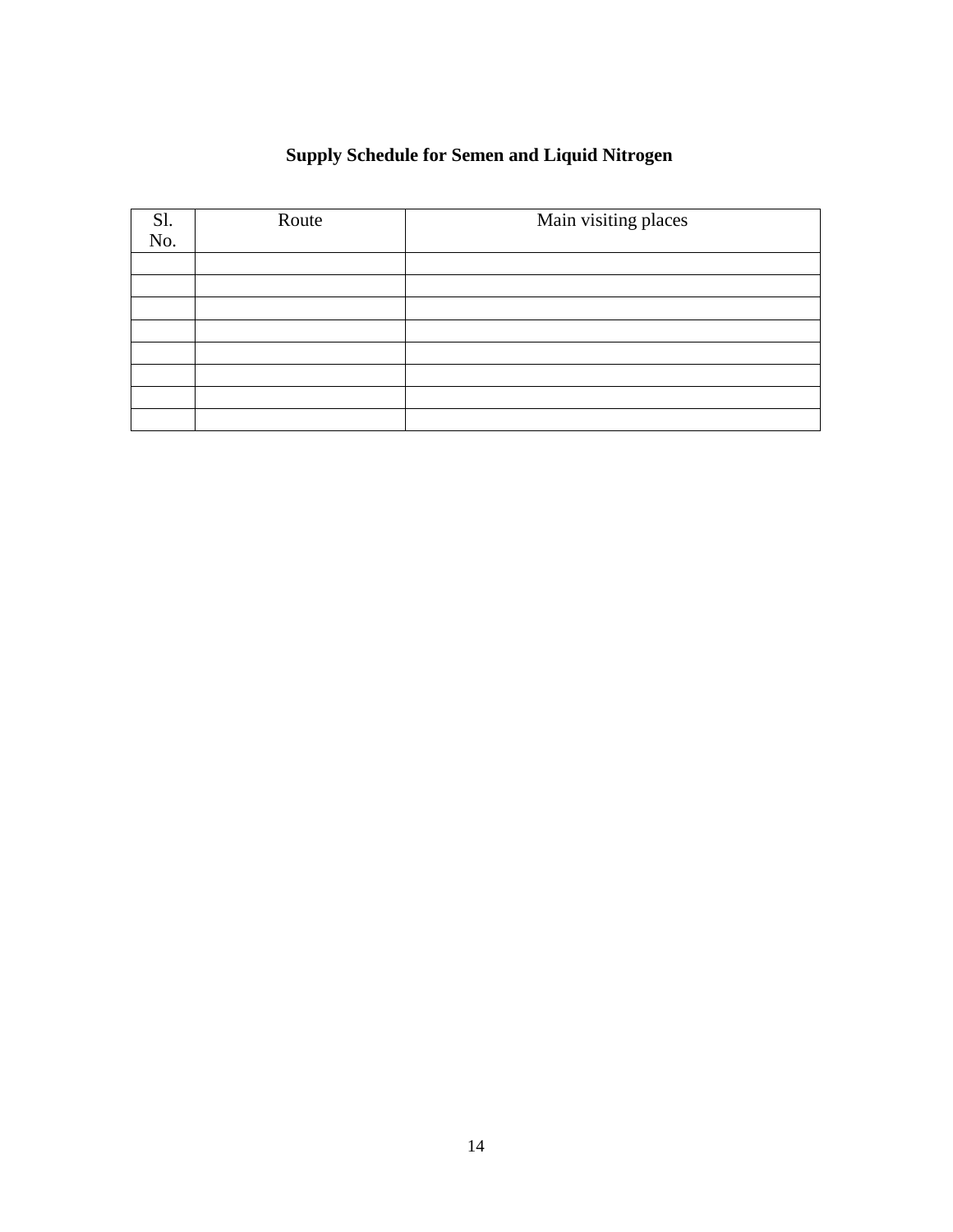### **(TO BE EXECUTED IN KERALA STAMP PAPER WORTH Rs. 200/-)**

#### **AGREEMENT**

Articles of agreement executed on this..........................day of.............................. Two thousand and Twenty Two BETWEEN the Kerala Livestock Development Board Limited (herein after referred to as "the Board" of the one part and Sri…… ……………………………………………………………………………………………….. ………………………………………………………. (Here in after referred to as "the bounden" of the other part). WHEREAS in response the Notification No ................................................ dated........................ the bounden has submitted to the Board a tender for the transport of frozen semen and liquid nitrogen specified therein subject to the terms and conditions contained in the said tender.

WHEREAS the bounden has also deposited with the Board a sum of Rs.................................... (Rupees...............................................................................................................only) as Earnest Money for execution of an agreement undertaking the due fulfillment of the contract in case his tender is accepted by the Board.

NOW THESE PRESENTS WITNESS and it is hereby mutually agreed as follows.

1. In case the tender submitted by the bounden is accepted by the Board and the contract for transport of frozen semen and liquid nitrogen is awarded to the bounden, the bounden shall within 15 days of acceptance of his tender execute an agreement with me Board incorporating ail the terms and conditions under which the Board accepts his tender

2. In case the bounden fails to execute the agreement as aforesaid incorporating the terms and conditions governing the contract, the Board shall have power and authority to recover from the bounden any loss or damage caused to the Board by such breach as may be determined by the Board by appropriating the earnest money deposited by the bounden and if the earnest money is found to be inadequate the deficit amount may be recovered from the bounden and his properties movable and immovable in the manner herein after contained.

3. All sums found due to the Board under off by virtue of this agreement shall be recoverable from the bounden and his properties movable and immovable under the provisions of the Revenue Recovery Act being in force at the time, as though such sums are arrears of land revenue and in other manner as the Board may deem fit.